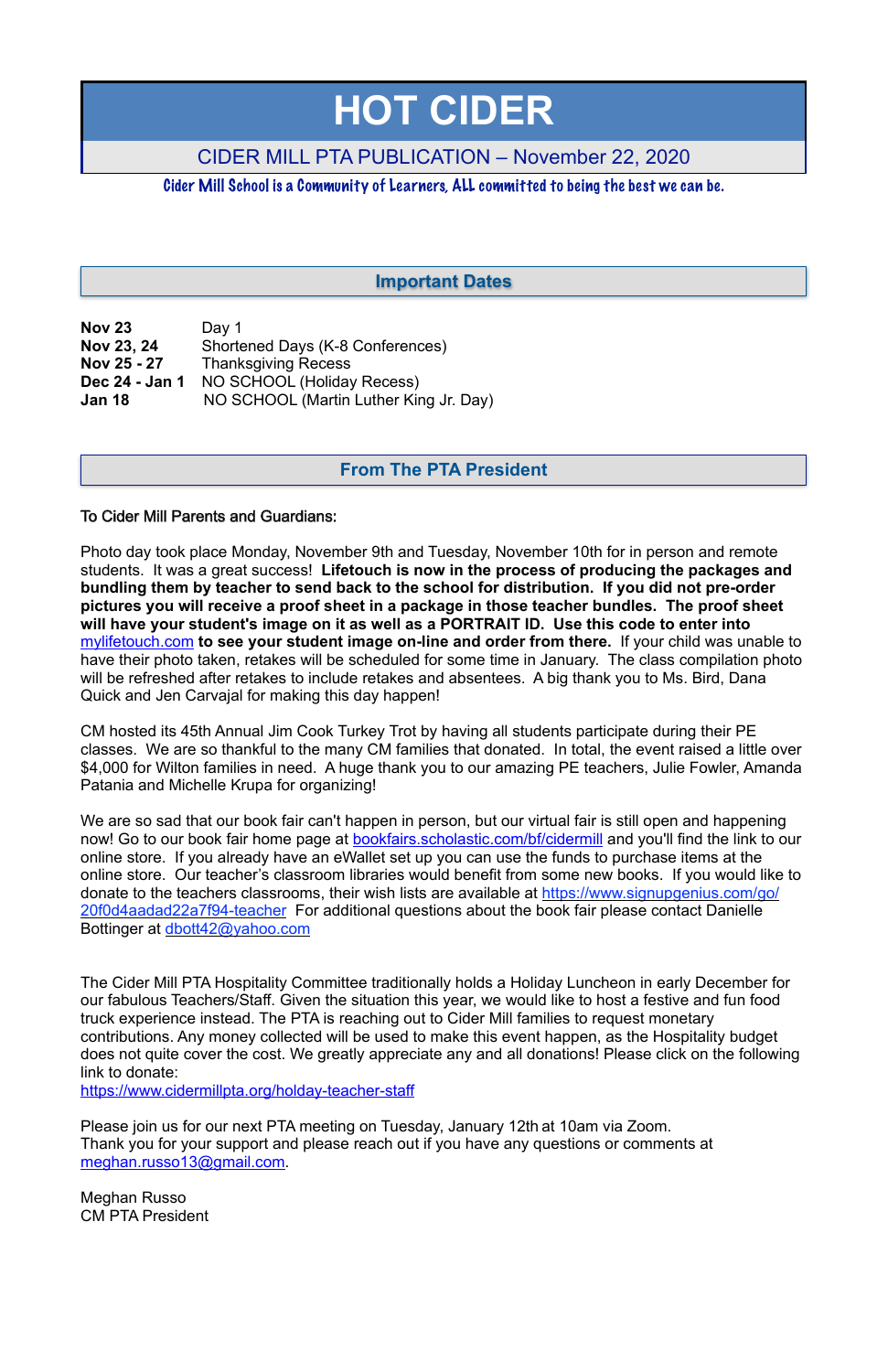#### **WALKATHON UPDATE**

The PTA has decided to postpone our annual Walkathon until Spring. The climate, literally and figuratively, is constantly changing, and with Fundraisers going on for Turkey Trot (benefiting Social Services) and other worthwhile causes for affected families in town, it does not feel like the right time for our major PTA Fundraiser for the year. Hopefully in Spring, we will all feel like coming outside again and we will try again then and appreciate your support in advance.

#### **NEW FOR 2020 ~ GIVING TREE**

Announcing our first Giving Tree for Cider Mill staff. In December we will release wish lists, and in the continuing tradition of fostering a close community, ask our families to donate towards them. These wish lists will be items for school that will benefit your children. We are very excited to bring this opportunity to our school and hope you all will take part in supporting your school and teachers. More details to come!

All Cider Mill students can receive tutoring at no cost. All tutors are Wilton High School students. Please fill out this form if you need help in any subject:<https://forms.gle/J1L2EWrdnCPa75Z27>

#### **WILTON PUBLIC SCHOOLS ~ OPEN POSITIONS**

The Wilton Public Schools "For a Better World" are seeking recent college graduates, college students, retirees, career-changers, and those interested in giving back to their community to join a dynamic, engaging, and inspirational team of staff and students. A number of flexible positions are available, including substitutes, lunch-recess monitors, certified teachers, long-term substitutes, and paraprofessionals. Help shape the lives of our future leaders! To learn more and/or apply, please visit our website at: <https://www.wiltonps.org/departments/human-resources>or contact Human Resources Coordinator Erika Cross at [crosse@wiltonps.org.](mailto:crosse@wiltonps.org)

#### **NEED HELP IN SCHOOL? FREE TUTORING FOR CM STUDENTS**

For more information, please visit <https://youracademics.org/>

#### **FIND US ON FACEBOOK**

The PTA has a group on Facebook called Cider Mill Parent Community. It is a place where the PTA can communicate to parents, and also where parents can communicate with one another. Please check it out by clicking here: [Cider Mill Parent Community.](https://www.facebook.com/groups/1168962513117647/)

#### **STOP AND SHOP REWARDS PROGRAM**

CIDER MILL SCHOOL (ID#: 40341) has the opportunity to participate and earn CASH from A+ School Rewards, a great fundraising program run through our local Stop & Shop!

To participate: Visit<http://www.stopandshop.com/aplus> and scroll down to the center of the page to select REGISTER YOUR CARD from the red box on the right marked FOR CUSTOMERS To earn points:

- **•** Use your registered Stop & Shop Card each time you shop at Stop & Shop, and you will earn CASH for our school. You can track the number of points you are earning for our school by checking your grocery receipt.
- At the end of each month, your points are calculated and converted to CASH rewards for our school. These CASH rewards are updated monthly on the Giant A+ website beginning in November.

## **School News**

## **Ongoing School News**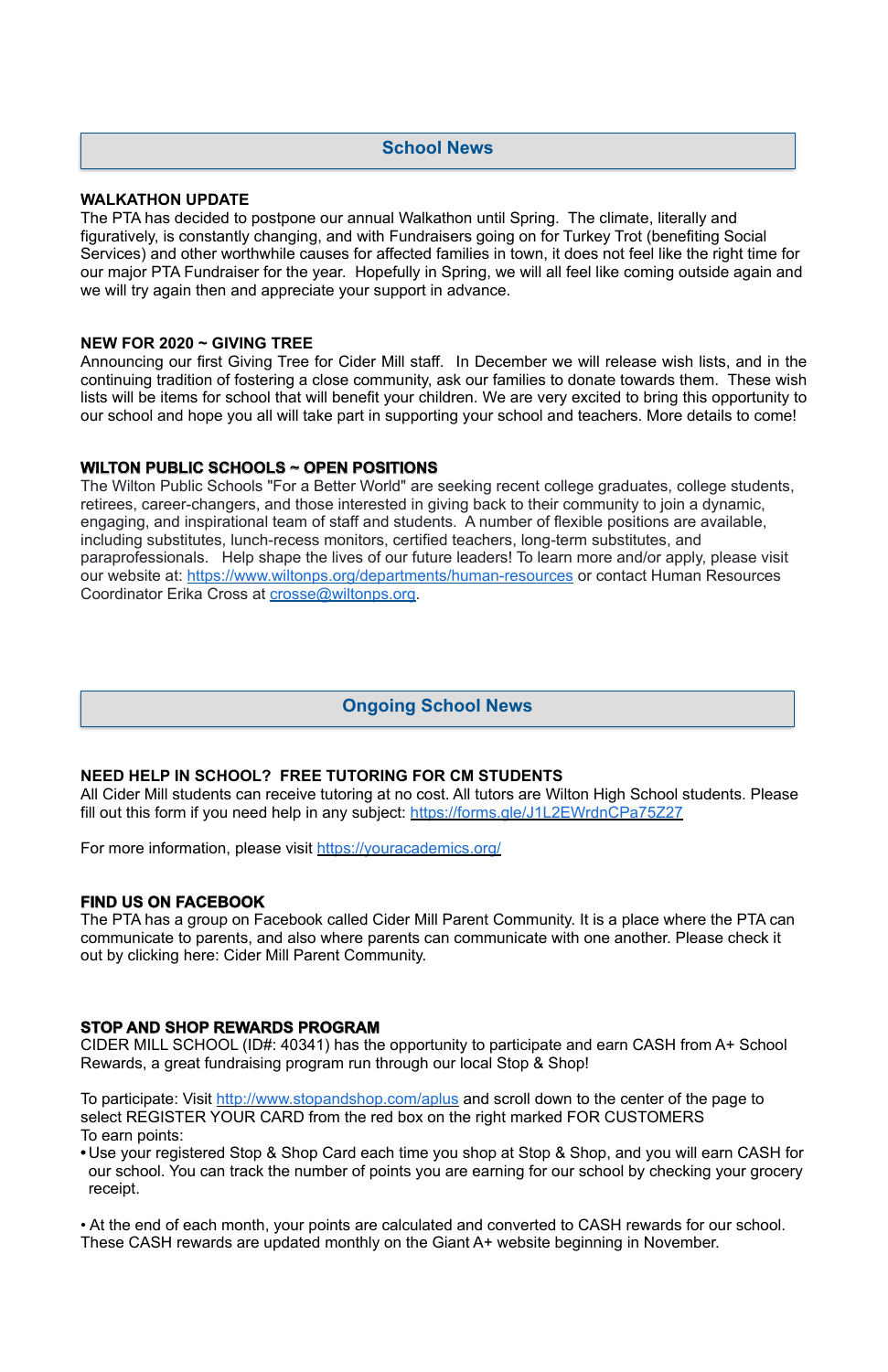• After the last day of the 2019-2020 program, these same conversions are performed and the final school account total is posted.

• Our school will receive one CASH awards check at the end of the program and can use this cash for any of our educational needs.

### **BOX TOPS HAVE GONE DIGITAL!**

No more clipping Box Tops! Traditional Box Tops clips are being phased out of production. The NEW and improved Box Tops mobile app uses state-of-the-art technology to scan your store receipt, find participating products and instantly add Box Tops to our school's earnings online.

#### **3 easy steps...**

With the start of school, we'd also like to send a Zero Waste quick refresher for all, it's YES to using reusable containers, bags, silverware, and ice packs; purchasing bulk snacks to sort into reusable containers, packing realistic portions and taking home uneaten food (or compost!) It's AVOID disposable paper or plastic bags; Individually-packaged snacks; non-reusable food wrap; disposable ice packs, utensils, or drink containers (juice boxes or pouches); and plastic straws.

- 1. Download the "Box Top\$ for Education" app on your phone.
- 2. Sign up using your email or Google or Facebook account.
- 3. Simply snap a photo of your receipt within 14 days of purchase.

Have a question? Please reach out to Allison Norful via email: [anorful@gmail.com](mailto:anorful@gmail.com)

#### **ZERO WASTE SCHOOLS**

#### **BOUNDLESS EDUCATION MATH ENRICHMENT CLASSES AT COMSTOCK**

Boundless Education is offering Math Enrichment Classes for talented students in grades 1-7. A new class is being added specifically for 3rd graders. Offered through Wilton Parks Department and taught by Boundless Education. Classes begin the week of November 9. Some classes meet in-person at Comstock; some are online only. The in-person 3rd grade class meets on Tuesdays from 3-4pm. Log on to [www.Boundlessedu.com](http://www.boundlessedu.com/) to learn more and have your child work through free pre-placement exercises on the site. Call Boundless at 203.762.7402 to learn if this is right for your child.

#### **WILTON SEPTA**

Join us to learn about our current initiatives, gifts and grants program and more! If you haven't yet registered or renewed your membership to SEPTA, please click here and join us today: [https://](https://www.wiltonsepta.org/) [www.wiltonsepta.org/](https://www.wiltonsepta.org/)

#### **NAMI-CAN WILTON**

The COVID pandemic has caused unprecedented stress in our society and many children's behaviors

have been triggered as a result. What was manageable pre-Covid is now out of control. Find support for you, as you support your child who is struggling. The National Alliance on Mental Illness (NAMI) Child and Adolescent Network (CAN) is a Support Group for parents of children with behavioral, emotional and mental health issues. The meeting is free, confidential, safe and led by trained volunteer facilitators who themselves have had personal experiences raising children with these concerns. Our meetings are a place to speak freely and be understood without embarrassment or the fear of being judged or treated differently. Our meetings are held virtually over zoom and for security, you must contact Beth or Vanessa for the password. For more information contact: Beth at 203-984-0123 or [beth44es@gmail.com](mailto:beth44es@gmail.com) OR Vanessa at 203-970-4130 or [eliasvanessa5@gmail.com](mailto:eliasvanessa5@gmail.com)

## **Community News**